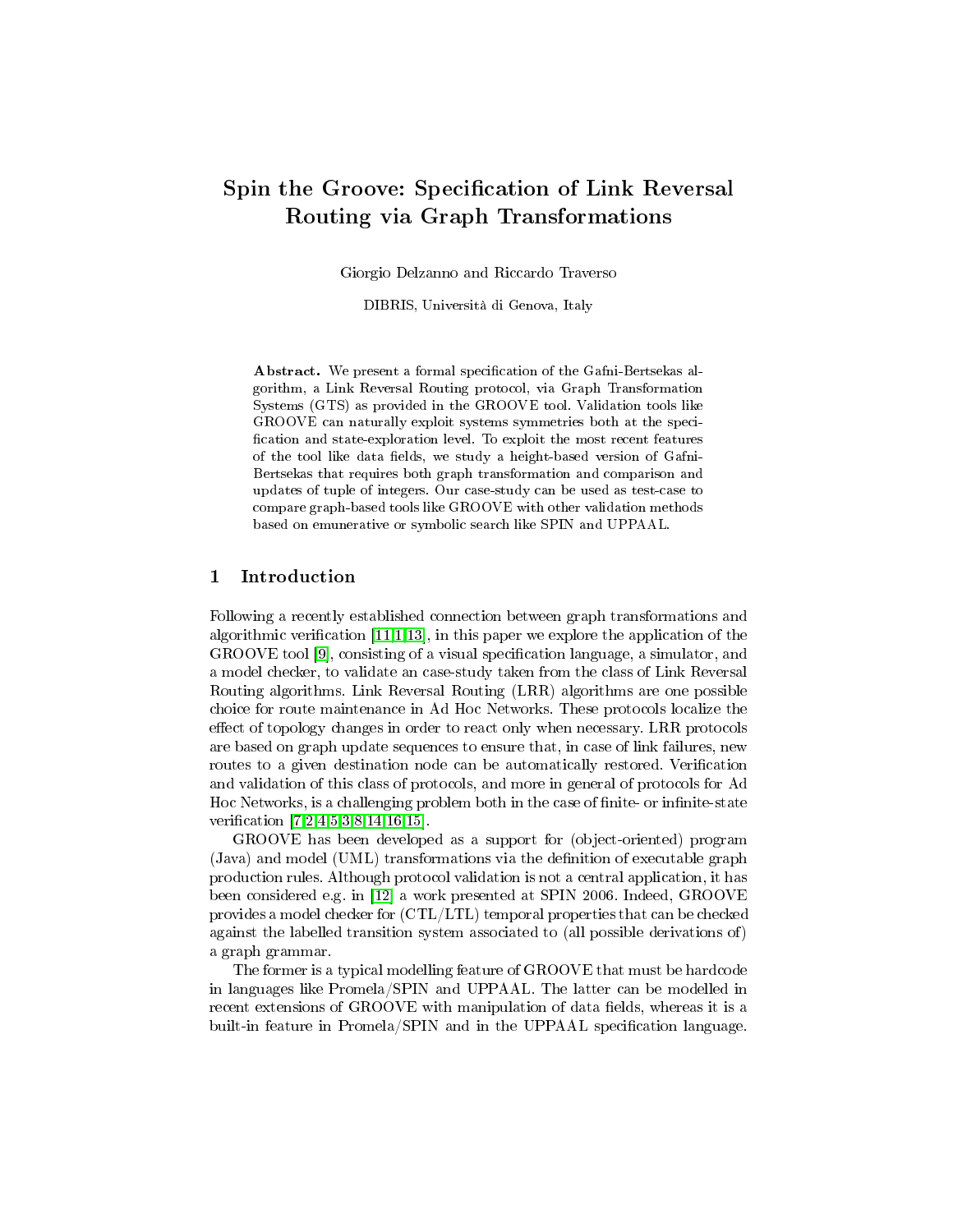Our case-study represents a an trivial test-case for the usability and flexibility of the GROOVE tool in the application domain of protocol validation.

Outline In Section [2](#page-1-0) we introduce the main concepts underlying the GROOVE tool. In Section [3](#page-4-0) we describe Link Reversal Routing and the Gafni-Beserktas protocol. In Section [4](#page-7-0) we describe in detail the specification of the protocol in GROOVE and the results of our analysis. In Section [5](#page-14-0) we draw some conclusions and compare with other approaches for the specific classes of protocol considered here.

# <span id="page-1-0"></span>2 The GROOVE Tool

GROOVE [\[9\]](#page-17-3) consists of a graphical interface tool (Simulator) that allows graphical editing of rules and graphs, and integrates the functionality of the Generator and Model Checker. The state space is stored as a Labelled Transition System (LTS), where each state is a graph and transitions are labelled by the rule applications. The strategy according to which the state space is explored can be set as a parameter. The Model Checker verifies properties expressed in branching or linear temporal logic in which propositions can be expressed via graph patterns. If a property does not hold, the Model Checker returns a counterexample. State space exploration in GROOVE is based on a graph representation of system states and on graph transformations to represent the state updates. Graphs transformations rule specify the following features: a pattern that must be present in the host graph in order for the rule to be applicable, where graph matching is used to select the pattern in the current configuration; sub-patterns that must be absent in the host graph in order for the rule to be applicable; nodes and edges to be deleted/added/merged from/to/in the graph. In the following section we formally define graph transformation rules.

## 2.1 Basic Notions

To simplify the definition of graph transformation systems we follow the style of [\[6,](#page-17-14)[10\]](#page-17-15). A graph  $G = \langle N, E, L \rangle$  consists of a finite set N of nodes, a finite set  $E \subseteq N \times N$  of edges, and a labelling function L of nodes and edges. We use G to denote the set of all graphs, ranged over by  $G, H, \ldots$ .

**Definition 1.** A graph matching  $m : \mathcal{G} \to \mathcal{G}$  is a graph morphism that preserves node and edge labels, i.e., for  $G = \langle N, E, L \rangle$  and  $G' = \langle N', E', L' \rangle$ , if  $e =$  $\langle n, n' \rangle \in E$ , then  $e' = \langle m(n), m(n') \rangle \in E'$ ,  $L(n) = L'(m(n))$ ,  $L(n') = L'(m(n'))$ , and  $L(e) = L'(e')$ .

A graph transformation rule specifies how the system evolves when going from one state to another.

**Definition 2.** A graph transformation rule  $p \in R$  is identified by its name  $(Np \in \mathcal{N})$ , where  $\mathcal N$  is a global set of rule names) and consists of a left-handside graph  $(L_p)$ , a right-hand side graph  $(R_p)$ , and a set of so-called negative application conditions (NAC<sub>p</sub>, which are super-graphs of  $L_p$ ).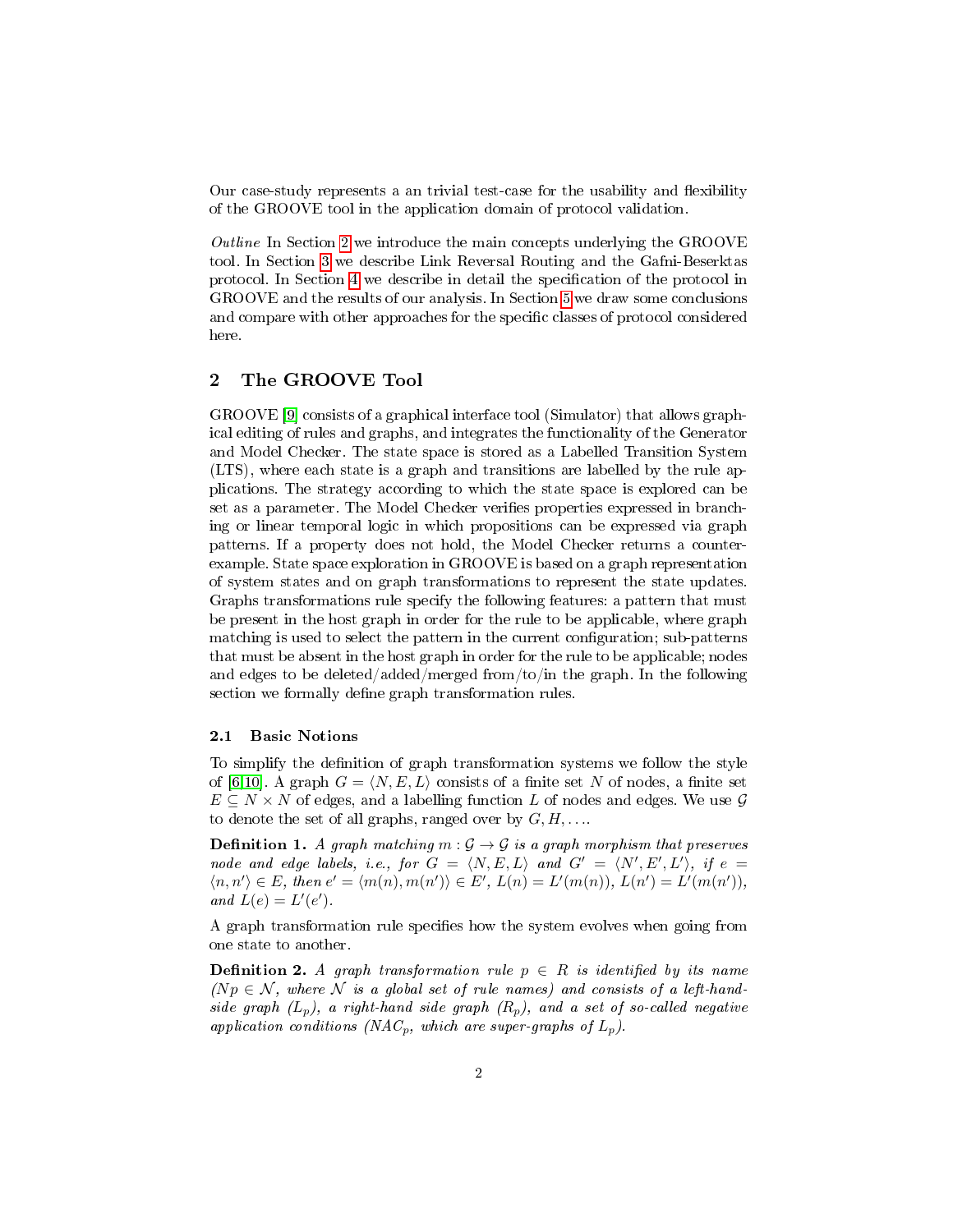**Definition 3.** A Graph Production System (GPS)  $P = \langle I, R \rangle$  consists of a graph I representing the initial state of the system and a set of graph transformation rules R.

The application of a graph transformation rule p transforms a graph  $G$ , the source graph, into a graph  $H$ , the target graph, by looking for an occurrence of  $L_p$  in G (specified by a graph matching m that cannot be extended to an occurrence of any graph in  $NAC_p$ ) and then replacing that occurrence with  $R_p$ , resulting in H. Such a rule application is denoted as  $G \rightarrow_{p,m} H$ . Each GPS  $P = \langle R, I \rangle$  specifies a (possibly infinite) state space which can be generated by repeatedly applying the graph transformation rules on the states, starting from the initial state I.

**Definition 4.** A graph transition system  $T = \langle S, \rightarrow, I \rangle$  generated by  $P = \langle R, I \rangle$ consists of a set  $S \subseteq G$  of states, an initial state  $I \in S$ , and a transition relation  $\rightarrow \in S \times R \times [G \rightarrow G] \times S$ , such that  $\langle G, p, m, H \rangle \in \rightarrow$  iff there is a rule application  $G \rightarrow_{p,m} H'$  with H' isomorphic to H.

#### 2.2 Example

To illustrate how graph productions are specified in the GROOVE visual language we consider an example in which graphs represent dynamically created linked lists with tail insertion (put) and head removal (get). In the initial con figuration we use two nodes as sentinels to denote the empty list. The first node has two forward pointers (h=head, t=tail) both pointing to the second node.

$$
\underbrace{\Gamma\longrightarrow\text{h.t}\longrightarrow\text{C}}
$$

The put operation inserts a new node pointed by the tail pointer. The GROOVE visual language adopts colored nodes and egdes to denote deletion and addition of edges, nodes, and label updates. Indeed, the rule is specified as follows.



The dashed line denotes the deletion of the old t-edge. A deletion acts both as a guard (the edge being removed has to exist) and as a postcondition (the edge is removed from the graph). The thick lines denote the addition of two new edges. This notation can be expanded into a graph production containing a graph  $L_p$ with two nodes  $L$  and  $C$  connected via a t-edge in the left-hand side, and a graph  $R_p$  with three nodes L, C and C, with an n-edge connecting the last two nodes and a t-edge connecting the first and last node. The  $L_p$  graph is removed and the nodes and edges of  $R_p$  are created at its place. The nodes of  $R_p$  are linked to the nodes of  $L_p$  via a further graph morphism (usually denoted by using extra numerical labels to put in relation nodes in the left- and right-hand side).

Deletion of a cell is specified via the following rule.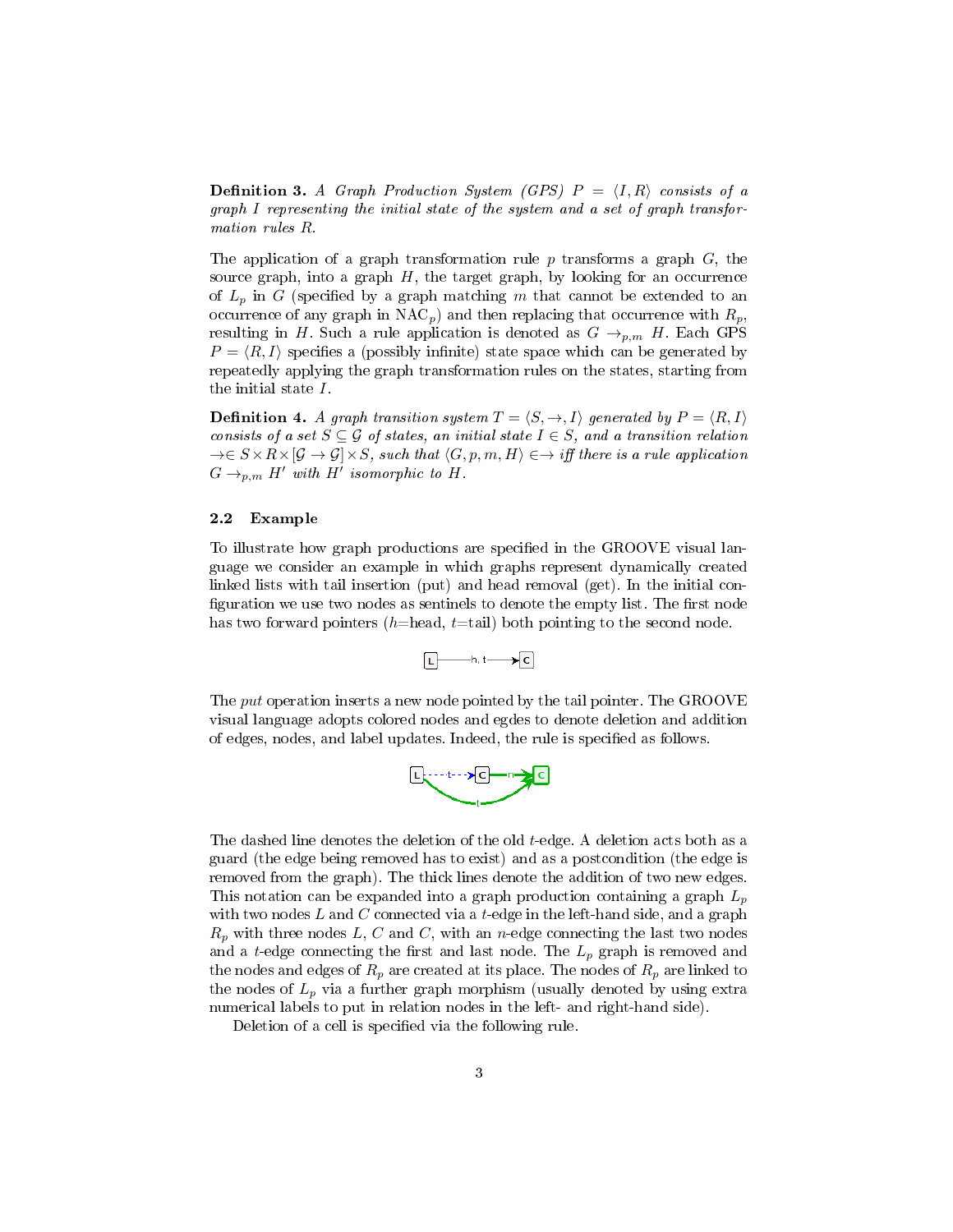

Dashed lines denote removal of old  $h$ - and  $n$ -edges. The thick line denotes the addition of a new h-edge. Clearly, the two productions assume that in the transformed graph there exists only one h-edge and only one t-edge (this property is invariant under applications of the productions).

In the initial configuration the only fireable transition is  $put$  with the following matching pattern (*get* requires at least two  $n$  edges).



The application of the  $put$  rule produces the following new configuration.



We can now apply either put or get. The application of get (the whole graph is a match) leads to the initial configuration. Alternatively, a second application of put produces the following graph.



Again both rules have matching patterns and the transformation can continue either back to the previous state or to a list with an additional cell. Therefore, the considered graph production system generates lists of arbitrary length.

### 2.3 Extensions

In the latest version of GROOVE there are several specification facilities. Node labels can either be node types or flags. Tags are used to model a boolean condition, which is true for a node if and only if the flag is present.

Data Fields and Operations To specify data fields ranging over basic types like booleans, integers, and strings, we can use node attributes. Attributes are treated as special edges that do not point to a standard node, but to a node that corresponds to a data value. Operations over data fields are specified as node relations (evaluated automatically in data fields corresponding to the results).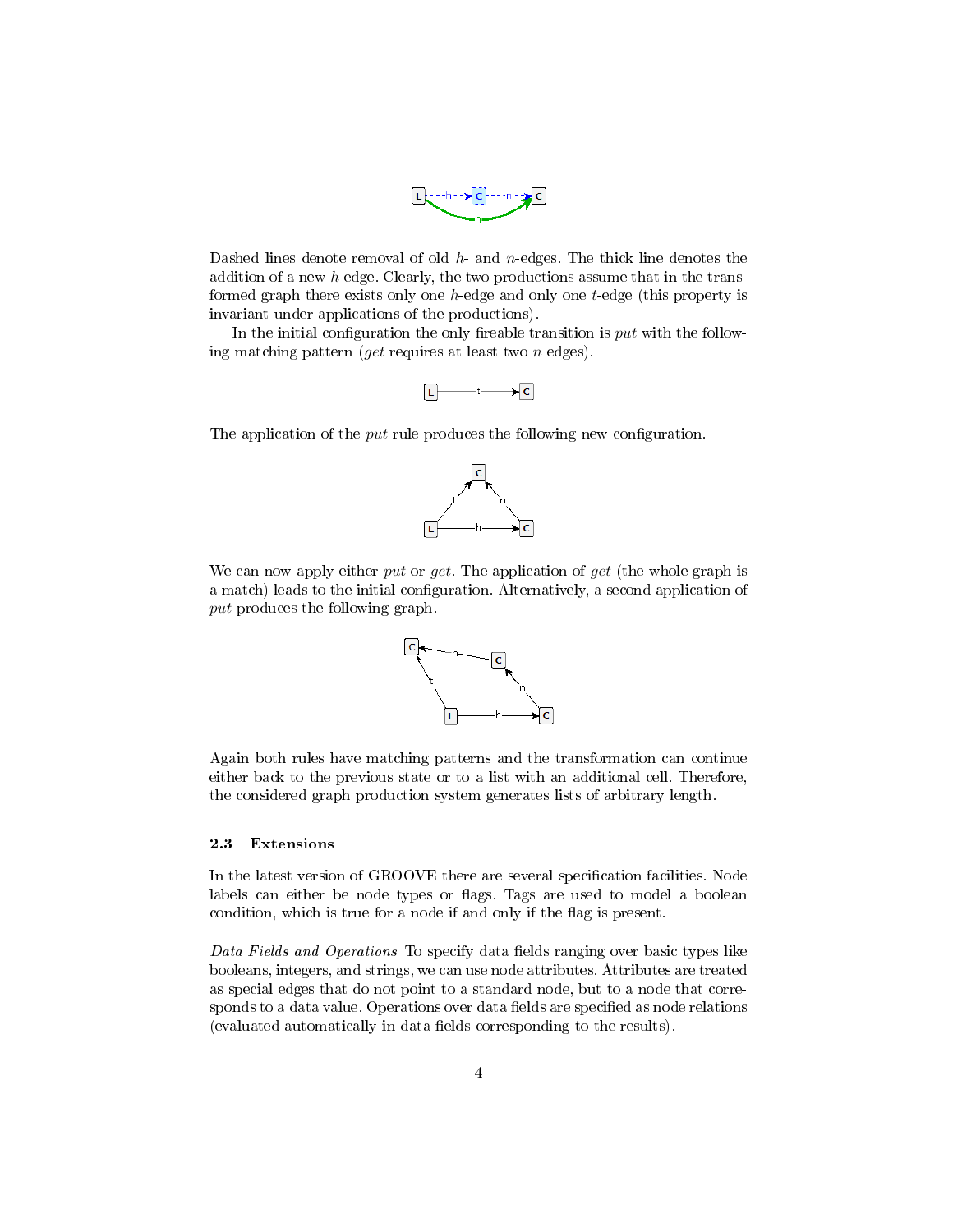Universal Quantification Universal quantification is another interesting feature of the input language. A universally quantified (sub)rule is a rule that is applied to all sub-graphs that satisfy the relevant application conditions, rather than just a single one as in the standard case. The use of universally quantified rules allows to naturally define parametric transformations (thus saving space in both the input model and in the state space). Universal quantification can be nested with existentially quantified. The documentation of the feature is not very detailed, so we used it in a restricted way.

Priorities and Control GROOVE provides different form of control in the rewriting process. The first method is based on priorities. Low-priority rules may only be applied if no higher-priority rule is applicable. A more sophisticated mechanism is to use in the control language. It can be used to define an order of application of the rules of that system (with constructs like looping, random choice, recursive functions). We will illustrate some of the extended features of GROOVE in the description of the specification of our case-study.

#### 2.4 Simulation and Model Checking

GROOVE provides a GUI with a Simulator for the step-by-step visualization of the behaviour of a system, in which it is possible to highlight the matching pattern for a specific rule. Rules are partitioned in accord to the associated priorities. The simulator guides the execution via the corresponding rule ordering.

The verifier built in the GROOVE Simulator builds the LTS of a given graph production system in form of a reachability graph. Based on this representation of the state-space, the GROOVE Model Checker supports verication of CTL and LTL specifications that can be defined over graph patterns. This is achieved by using rule names as propositions. Specifically, the left-hand side of a formula (and the corresponding NAC) is used to check for the presence of a given sub-pattern in the current configuration. Consider a rule with name bad, whose left-hand side denotes a bad pattern (e.g. a cycle in a graph). Then, the firing of bad denotes the occurrence of the bad pattern in the reachability graph. Formulas are built over predicates defined over rule names, temporal operators like A, E (for CTL only), F, G, X (for CTL/LTL), and of their Boolean combinations (and/or/negation). A CTL formula like  $AG$  !bad can then be used to specify the safety property "the bad pattern can never be reached". In our linked list example we could specify bad patterns like self-loops with  $h$ - and  $t$ -edges (unreachable in our model). As a final remark, since the state-space of a model is potentially infinite, the verifier provides different strategies to find counterexamples like breadth-, depth-first, and bounded-depth search.

# <span id="page-4-0"></span>3 Link Reversal Routing Algorithms

Link Reversal Routing (LRR) algorithms are designed for large, dynamically changing networks, in which topology changes are too frequent to make flooding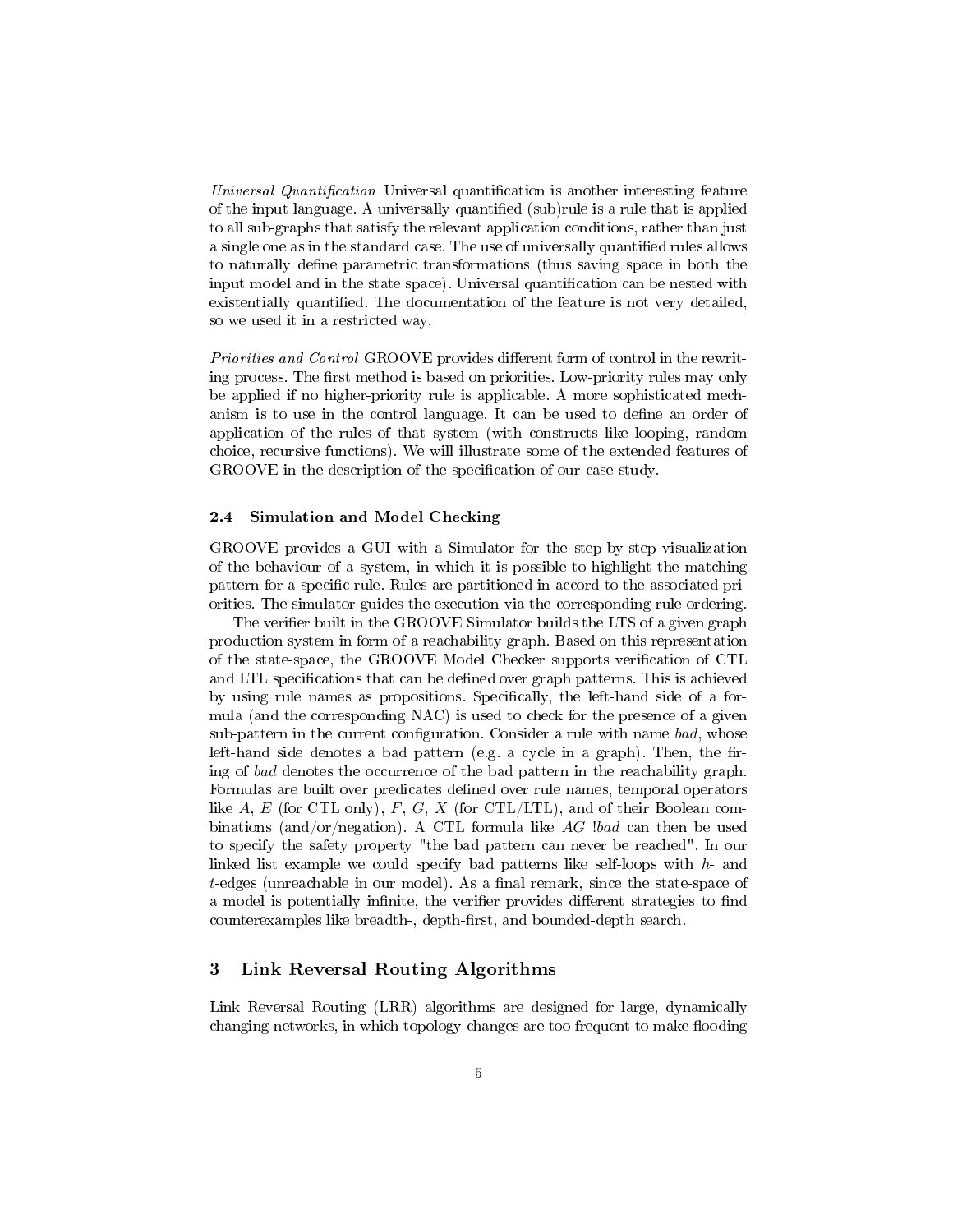of routing informations a viable solution. The main goal is to quickly repair a corrupted route with a new valid, but not necessarily optimal, one. The adaptivity and scalability of LRR make them suitable for ad hoc networks. We assume to work on networks in which nodes are connected via bidirectional channels (i.e. the communication layer is an undirected graph). LRR works with an overlay network used to identify routes to a specific destination node. The overlay network is defined via a Directed Acyclic Graph (DAG) with exactly one destination node (a node with only incoming links). Other nodes have either incoming and outgoing links or just outgoing links. When the last outgoing link of a node breaks, the node starts route maintenance, e.g., it reverses all incoming edges. After reversing edges, the maintenance procedure is recursively applied to the surrounding nodes. The algorithm stabilizes after finitely many steps if the graph is not partitioned. All the described algorithms are loop- and deadlock-free and establish multiple routes to one destination.

#### 3.1 The Gafni-Bertsekas algorithm

The Gafni-Bertsekas algorithm is an LRR protocol with two different methods to handle the nodes with no outgoing links. In the full reversal method, the nodes which need to execute route maintenance reverse the direction of all their links. Thus, after that the nodes have only outgoing links. In the partial reversal method, reversal is done more efficiently. Specifically, every node, except the destination, keeps a list of the reversed links between it and its neighbour. When a neighbour of a node reverses the direction of the link between the nodes, the node writes the name of the neighbour down. As the node loses its last outgoing link, all other links than the already reversed ones are reversed. After that the list is emptied. If all the links have been reversed i.e. the list contains all the neighbour nodes, all the links are transformed from incoming to outgoing and the list is emptied. The reversals are informed by sending an update packet to the neighbours. If the update causes the neighbour to lose its last outgoing link, the reversing transaction continues with that node. The partial reversal method is usually more efficient than the full reversal method.

The partial reversal method can be implemented using heights. Every node u has a tuple of values  $\langle \alpha_u, \beta_u, u \rangle$ , where  $\alpha_u$  is a non negative integer, and  $\beta_u$ is an integer. Initially,  $\alpha_u$  is 0 for every node u. Tuples are totally ordered using the lexicographic ordering. Virtual edges (i.e. pointing towards the destination node) are directed from higher tuple to lower tuples, i.e., for every pair  $u$  and  $v$ of nodes,  $(\alpha_u, \beta_u, u) > (\alpha_v, \beta_v, v)$  if and only if the virtual edge between them is directed from  $u$  to  $v$ . Route maintenance is triggered when a node  $u$  has no more incoming edges, i.e., the node is a local minimum. Let  $N_u$  be the set of neighbour nodes of node  $u$ . The node tries to repair the configuration by updating the value of  $\alpha_u$  with a value that is larger than the minimum value of the  $\alpha$ 's for nodes in  $N_u$ 

$$
\alpha'_u = (min_{v \in N_u} \alpha_v) + 1
$$

The new value of  $\alpha'_u$  may reverse edges directed towards nodes  $v$  s.t.  $\alpha_v$  is equal to  $\alpha_u'$ , i.e., edges reversed in a previous step. Thus, we also set the new value of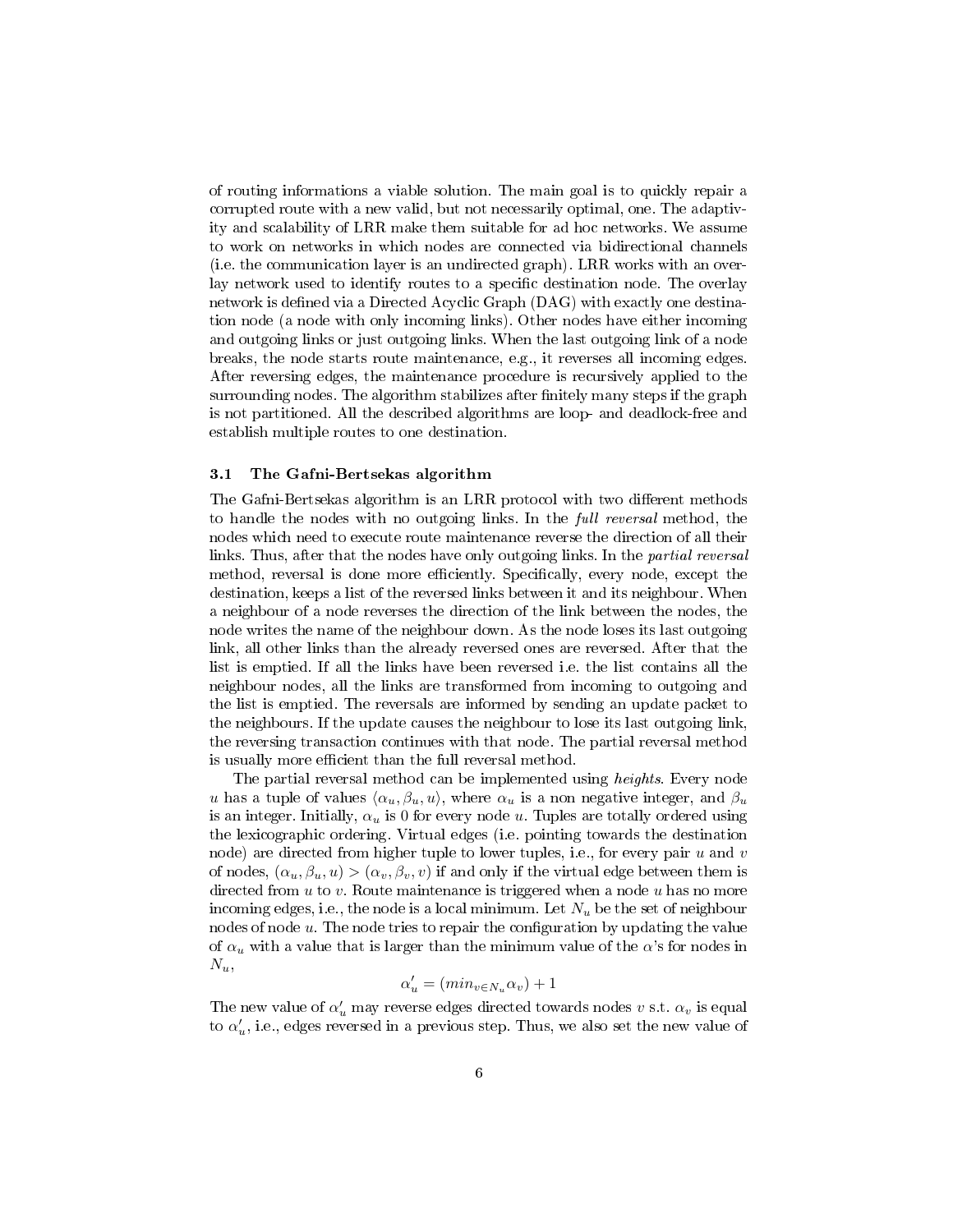

Fig. 1. Execution of Height-based Reversal.

<span id="page-6-0"></span> $\beta_u$  to be strictly less than the minimum value of the  $\beta$ 's for those nodes in  $N_u$ with a value for  $\alpha$  equal to  $\alpha'_u$ , i.e.,

$$
\beta'_u = (\min_{v \in \{v' \in N_u | \alpha_{v'} = \alpha'_u\}} \beta_v) - 1
$$

This way the edges directed towards the those nodes will be left unchanged. If the graph is connected then the ideal algorithm is ensured to terminate and to produce a new DAG pointing to the destination node. As in the scenario considered in the original algorithm, we assume here that route maintenance is performed after the failure of a single link and terminated before the subsequent link failure (the algorithm is designed for networks with such a relation between the frequency of the two types of events). We show an example of reversal steps in Figure [1.](#page-6-0)

We remark that the full reversal algorithm can be obtained by ignoring  $\beta$ and changing the updates of  $\alpha$  as follows:

$$
\alpha'_u = (max_{v \in N_u} \alpha_v) + 1
$$

This way all incoming edges of a sink node are reversed into outgoing edges. Only when passing from informal specifications to formal ones, we can uncover details that must be taken into account in a real implementation of the protocol.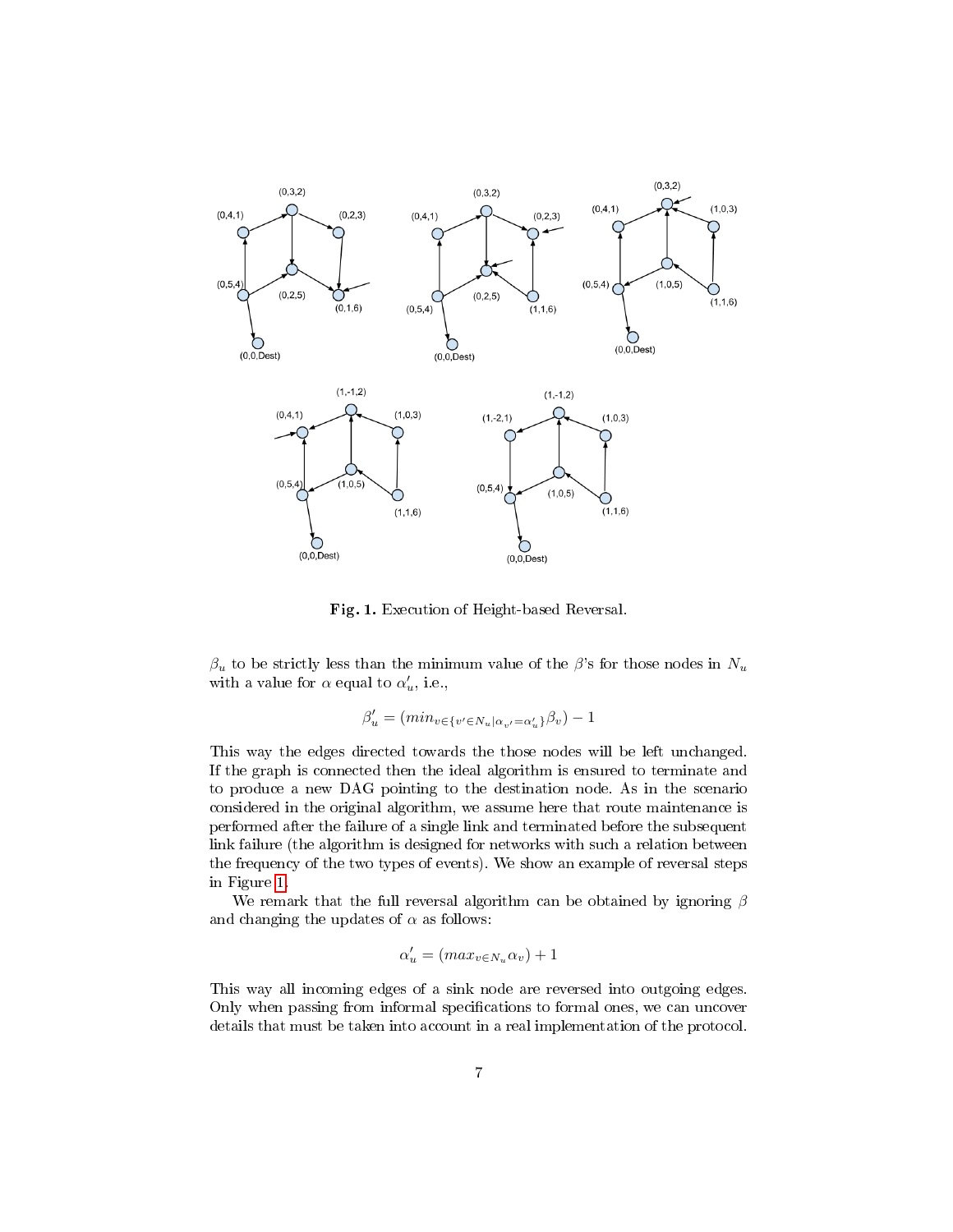Since the informal specification of the LRR algorithm is based on graph transformations, it seems a natural case-study for a tool like GROOVE in order to fully exploit symmetries and compactness of graph production rules.



<span id="page-7-1"></span>Fig. 2. Initial configuration with four nodes.

# <span id="page-7-0"></span>4 Formal Specification using GROOVE

In this section we describe a formal specification of the Gafni-Bersektas algorithm using the GROOVE input language. An initial configuration (e.g., Figure [2\)](#page-7-1) for the protocol consists of a graph of *init* nodes, where pairs of *adj* edges represent links between adjacent nodes. In this state, nodes still do not have any identifier,  $\alpha$  or  $\beta$ . The purpose of the rules shown in Figures [3](#page-7-2) through [5](#page-8-0) is to initialize such values and choose a destination among the nodes. They are all given the maximum priority level, in order to ensure no other rule will match before the initialization of the system is complete. First, the rule INIT-

<span id="page-7-2"></span>

Fig. 3. INIT-COUNTER: Initialization of node states.

COUNTER introduces a new counter node (nodes with thick borders are added as a side effect of firing the rule, just like with thick edges) linked via a  $nextId$ edge to a special value node labelled by the integer 0. When writing rules, a value node can either hold a specific value from some supported data domain, or simply state the associated data domain. In this case the node may assume any value of that domain, depending on the matching. INIT-COUNTER may fire only if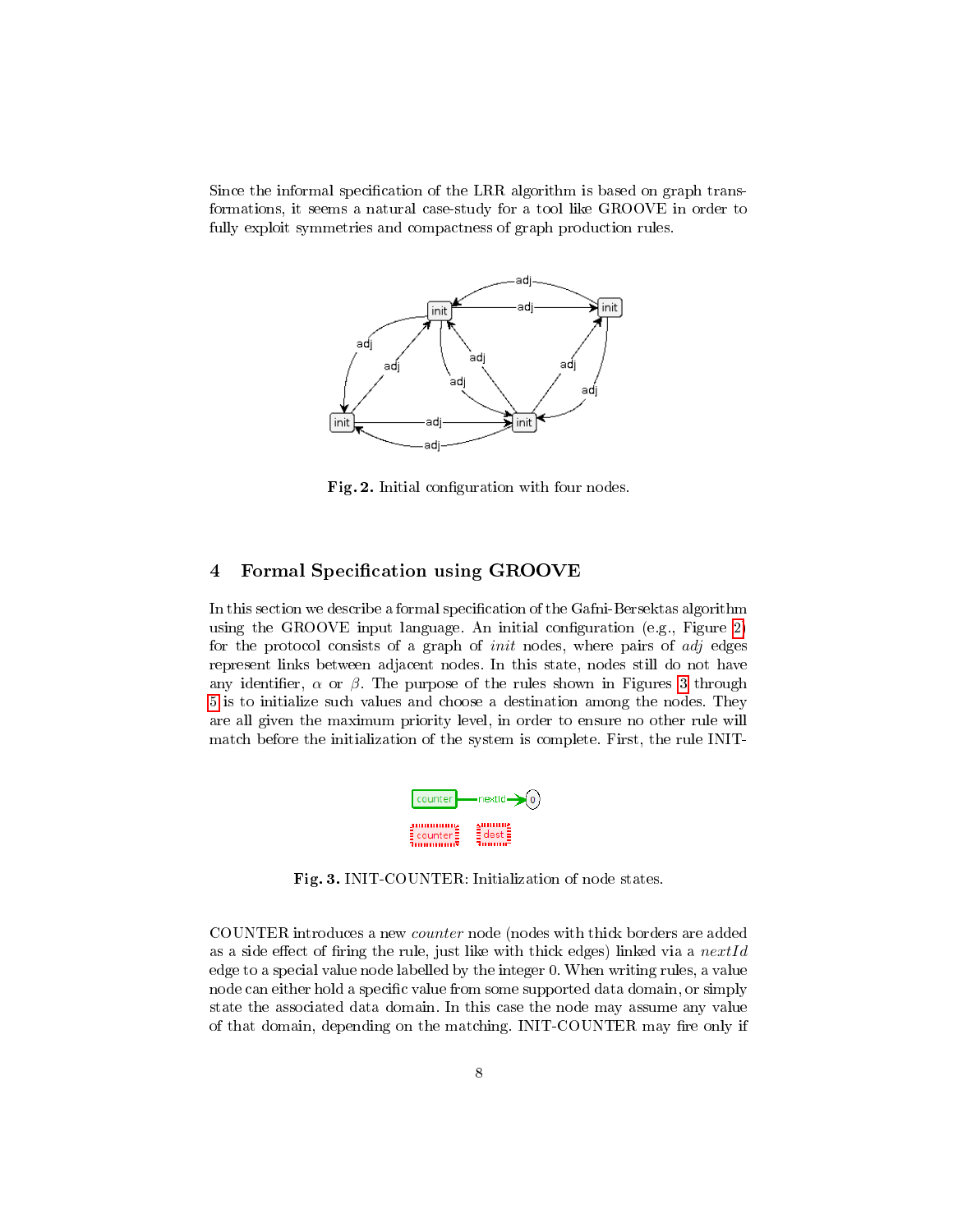the system is still uninitialized, i.e. both the *counter* and a destination node are missing. This sort of negative preconditions (NAC) is expressed through nodes with thick, dashed borders. The rule INIT-LOCALS fires for each *init* node,



<span id="page-8-1"></span>Fig. 4. INIT-LOCALS: Initialization of local variables.

setting both *alpha* and *beta* to 0, and choosing the *id* of the node according to the *counter*. The label of the node is changed to *init*1 to mark it as ready and the *counter* is increased by 1. This is achieved by first removing label *init* and then adding label *init1*. Labels added or removed as a postcondition of a rule are respectively preceded by a plus or a minus sign. The increment, just like any other expression on value nodes, has to be encoded with nodes and arcs. The diamond-shaped nodes match as tuples whose values are specified thanks to projection arcs  $\pi 1, \pi 2, \dots$ , and they act as input arguments to operator edges. The latter are used to match against value nodes, which are used to hold the result of the operation. In Figure [4,](#page-8-1) rule INIT-LOCALS adds the constant 1 to the old value of  $nextId$ , matches an integer valued node against the result, and sets it to be the new nextId as well as the identifier of the node being initialized. When INIT-LOCALS is done initializing the nodes (i.e. there are no

<span id="page-8-0"></span>

Fig. 5. INIT-DEST: Non-deterministic choice of destination node.

init nodes any more), INIT-DEST (Figure [5\)](#page-8-0) non-deterministically picks one of them as the destination of the routing protocol. Furthermore, every remaining  $init1$  node becomes an  $lrr$ , an active node running the LRR protocol, and the counter node is removed. As in the case of edge removal, nodes being removed are marked through a thin, dashed border. Because of the universal quantification in the  $\forall$ <sup>>0</sup> node, the +lrr one is matched against every *init*1 node but the only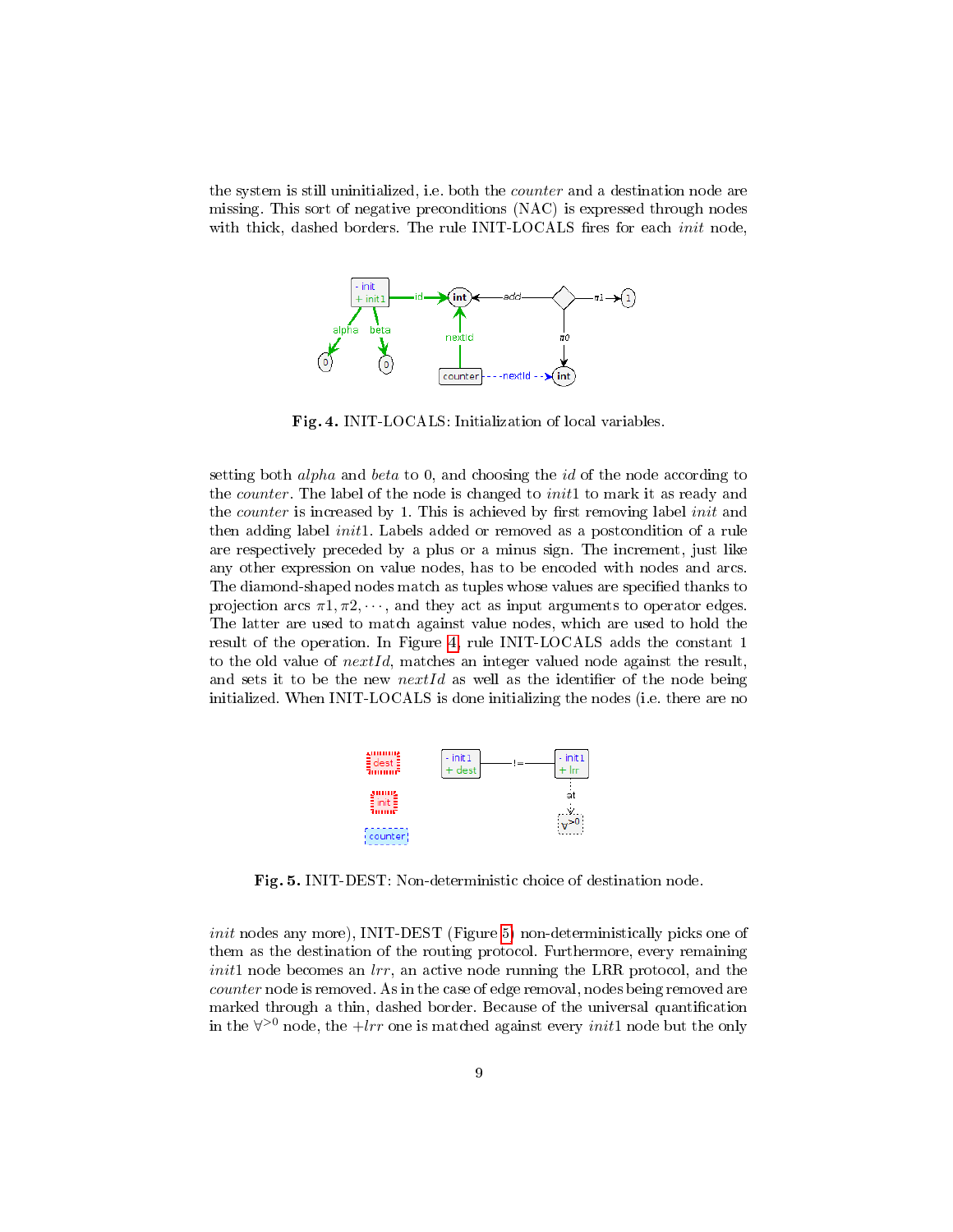one chosen as destination. In general, however, nothing forbids for two different nodes of a rule to match against the same node of a configuration. In INIT-DEST we ensure to distinguish the  $lrr$  nodes w.r.t. dest with an inequality constraint specified via an edge with label !  $=$ . The firing of INIT-DEST marks the end of the initialization phase and the beginning of the simulation of the Gafni-Bertsekas LRR protocol. At first no virtual edges (labelled by  $next$ ) towards the destination exist, as the nodes did not interact with each other. In such a case



<span id="page-9-0"></span>Fig. 6. NEW-LINK: Creation of a new link.

the preconditions to fire NEW-LINK (Figure [6\)](#page-9-0) are satisfied. The special syntax  $lrr|dest$  matches against nodes labelled by either  $lrr$  or  $dest$ . Thick, dashed edges are treated as negative preconditions. The rule may appear as a complex one to understand, but all it does is to determine that the  $lrr|dest$  node on the left has an height lexicographically greater than the height of the one on the right. When the network is initialized and all of the *next* edges are ready, a configuration with four nodes may look like in Figure [7.](#page-10-0) This configuration also exposes an example of a sink (with  $id = 1$ ), i.e., a node other than the destination without outgoing next edges which triggers the route maintenance phase. The rules in this phase have to fire in a specific order for the protocol to work, and some of them have to be fired for every possible matching. By giving strictly decreasing priorities to the rules in Figures [8](#page-10-1) through [15](#page-13-0) we capture exactly this behaviour. In a situation such as in Figure [7,](#page-10-0) a new *sink* can be detected through rule SINK. Since we model atomic updates to virtual edges through multiple updates to our model, we ensure the rules will work only on a single sink at a time by introducing a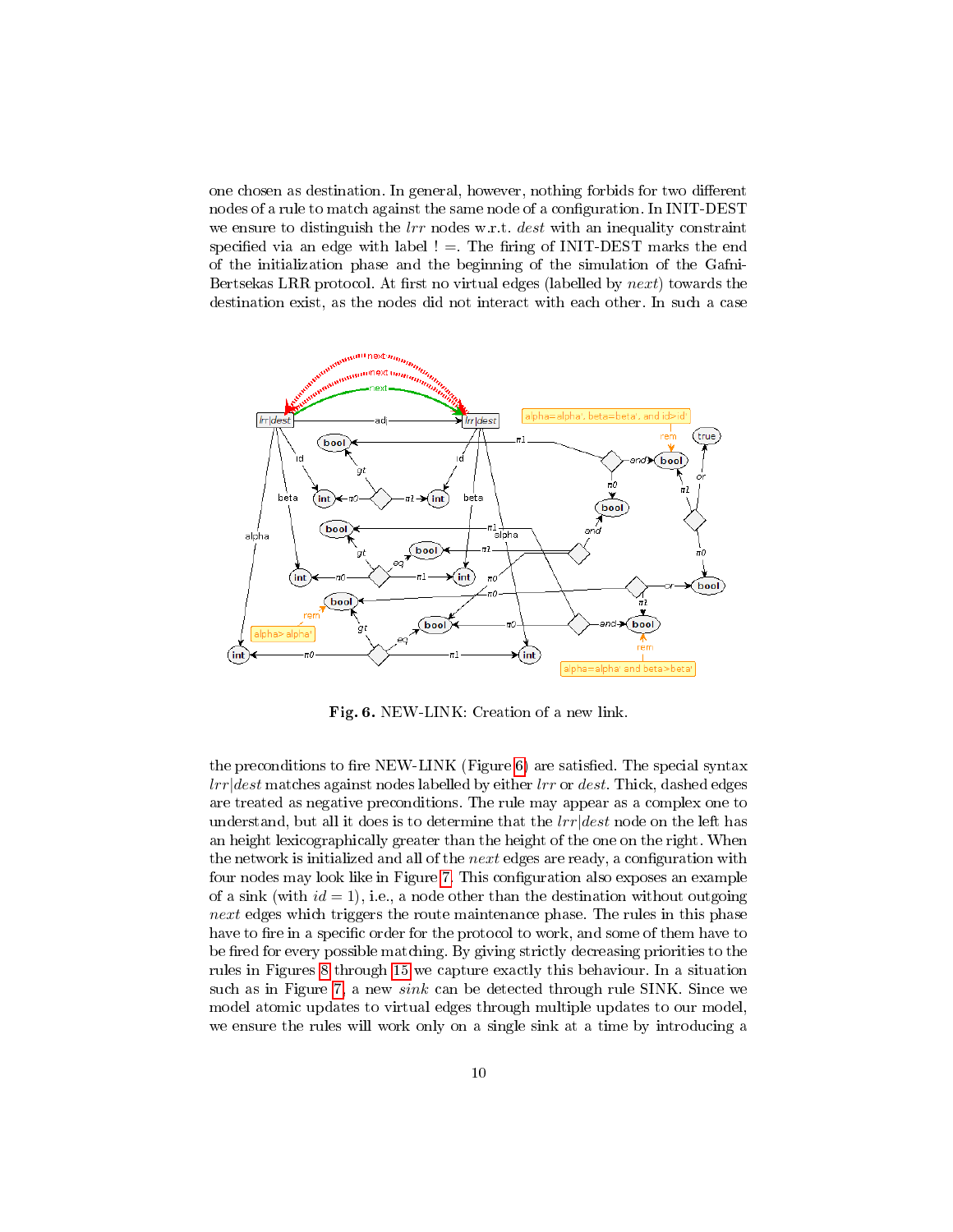<span id="page-10-0"></span>

Fig. 7. Fully-initialized network with four nodes and  $next$  edges.



<span id="page-10-1"></span>Fig. 8. SINK: Detection of a sink node.



<span id="page-10-2"></span>Fig. 9. ALPHA-STEP: Search for the minimum alpha.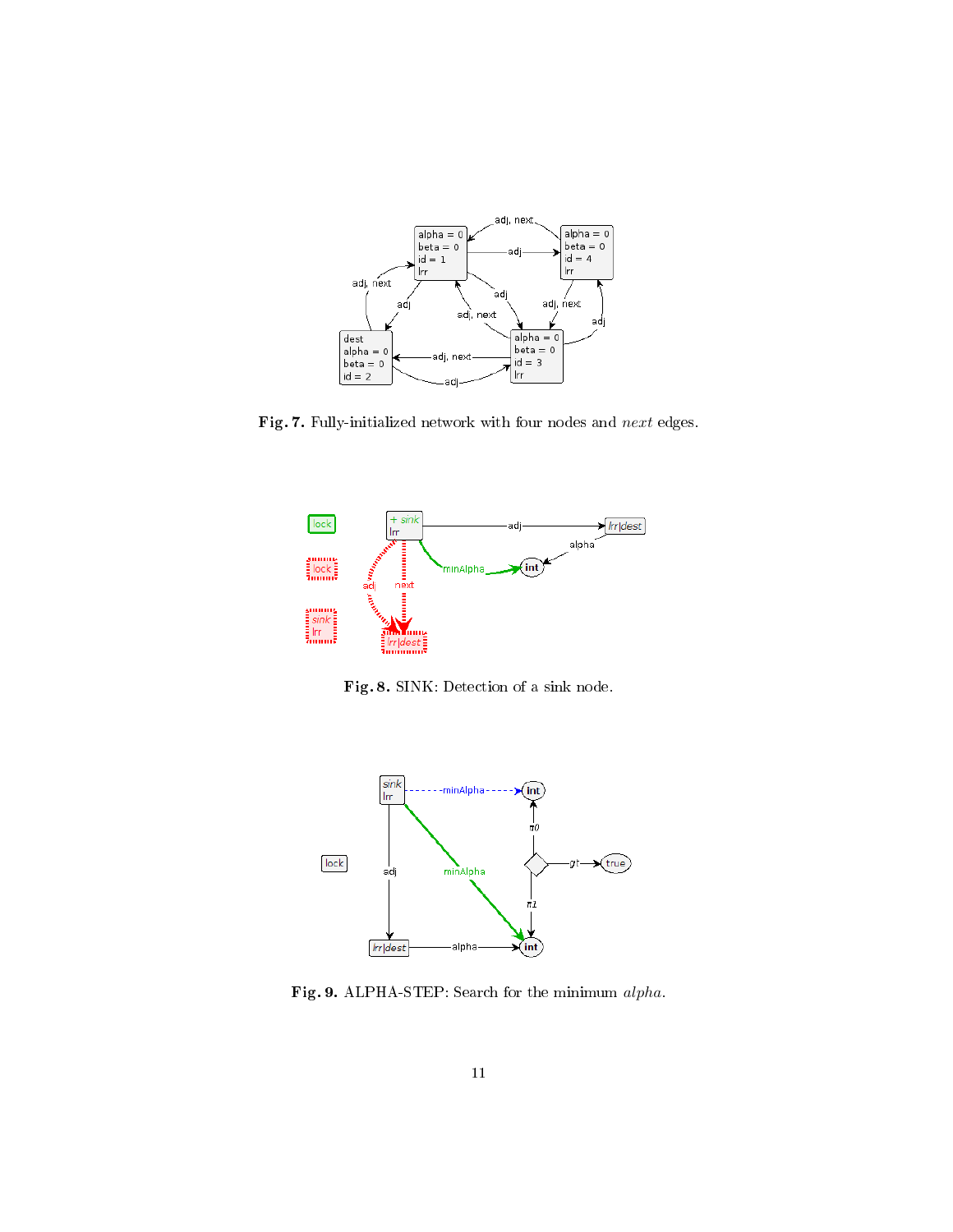lock node upon detection: SINK may fire only if lock is not already present and there are no *sink* nodes. Then, the node is marked with the *sink* label, and



<span id="page-11-0"></span>Fig. 10. ALPHA-UPD: alpha is updated.

 $minAlpha$  is initialized to be the same as the  $alpha$  of some neighbour. We will need this value later, as well as a  $minBeta$  at some point, in order to compute the minimum values for *alpha* and *beta* among the eligible neighbours (as previously described in Section [3\)](#page-4-0). When a node officially becomes a  $sink$ , the first thing it

<span id="page-11-1"></span>

Fig. 11. BETA-INIT: Start the search for  $minBeta$ .

does is to search for the minimum value of *alpha* among his neighbours, via rules ALPHA-STEP and ALPHA-UPD (Figures [9](#page-10-2) and [10\)](#page-11-0). ALPHA-STEP updates  $minAlpha$  each time it is greater than the *alpha* of some neighbour (the  $gt$ operator in the rule). ALPHA-UPD, which thanks to the smaller priority can be fired only when ALPHA-STEP does not match any more, replaces the old value of alpha with  $minAlpha + 1$ . Once alpha is updated, the LRR protocol can proceed with the update of beta, which is performed via the rules BETA-INIT, BETA-STEP, and BETA-UPD of Figures [11,](#page-11-1) [12,](#page-12-0) and [13.](#page-12-1) Differently from alpha, beta has only to be compared w.r.t. the neighbours sharing the same alpha as the sink. BETA-INIT searches for a neighbour with the same alpha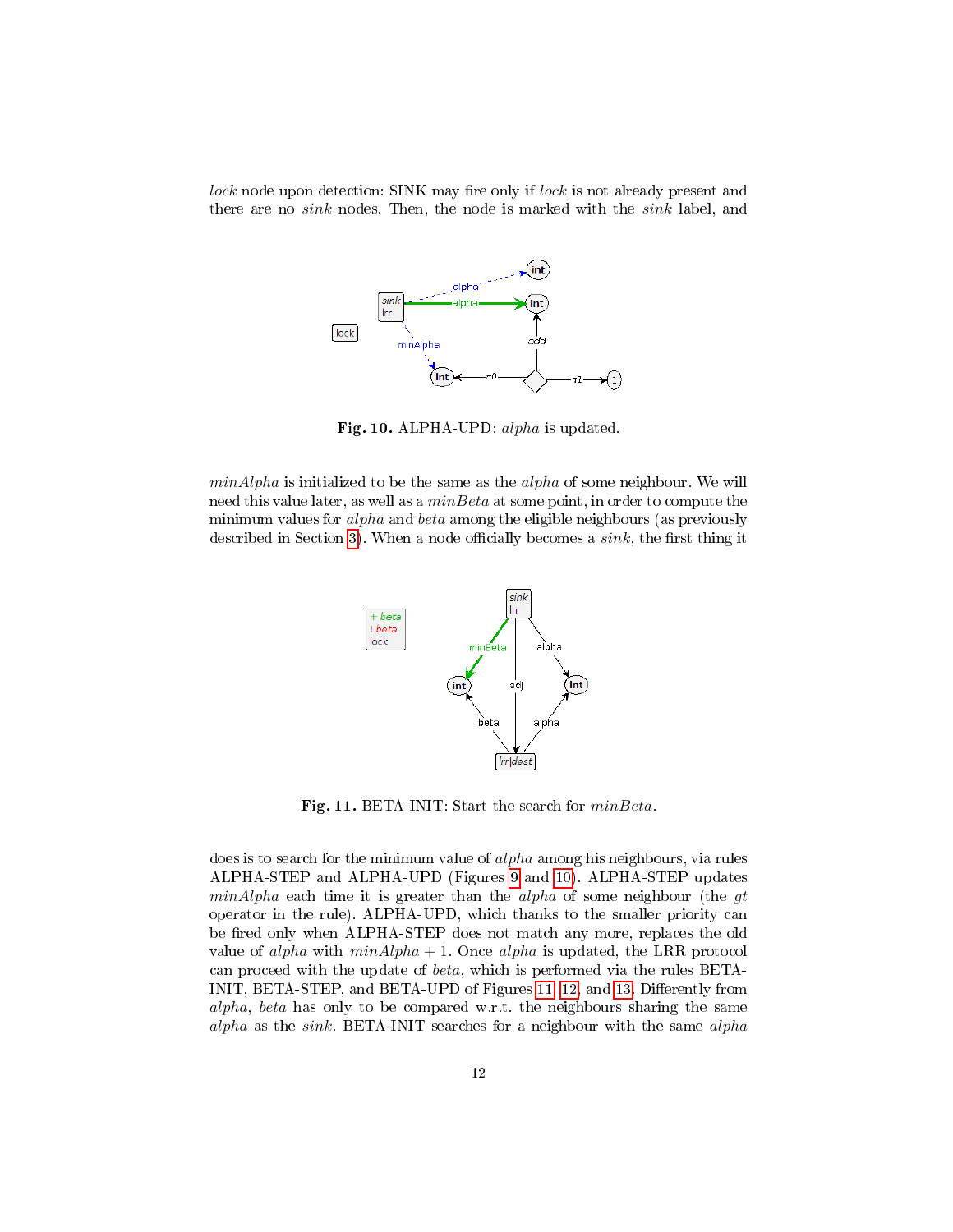

<span id="page-12-0"></span>Fig. 12. BETA-STEP: Search for the minimum beta.

as the recently updated one in the  $sink$ , and initializes the  $minBeta$  edge. In



<span id="page-12-1"></span>Fig. 13. BETA-UPD: beta is updated.

order to avoid repeating the initialization multiple times, the rule adds a beta label to the *lock* node and makes sure that such a label was not present before (negative preconditions on labels are preceded by an exclamation mark). Rule BETA-INIT cannot be fired when there are no neighbours with the same  $alpha$ as the sink: when it is the case, beta does not need to be updated. Without the minBeta edge introduced by BETA-INIT, the following rules BETA-STEP and BETA-UPD will skip too, as its presence is a precondition to both of them. Rule BETA-UPD roughly corresponds to ALPHA-UPD, as it updates the value of beta to minBeta  $-1$ . At this point both alpha and beta in the sink have been updated, so we can proceed with the reversal of all incoming next edges in the  $sink$  which originate from neighbours with a smaller height. Rule REVERSAL of Figure [14](#page-13-1) works lexicographically w.r.t. the heights of the  $sink$ 's neighbours, exactly as NEW-LINK, except it changes the orientation of next edges instead of adding new ones. Finally, when all next edges have been adjusted, the system fires REVERSAL-END, deletes the  $sink$  label from the node, and removes the  $lock$  (Figure [15\)](#page-13-0). In the case of the example configuration in Figure [7,](#page-10-0) a complete run of link reversal in the sink node with  $id = 1$  would result in the configuration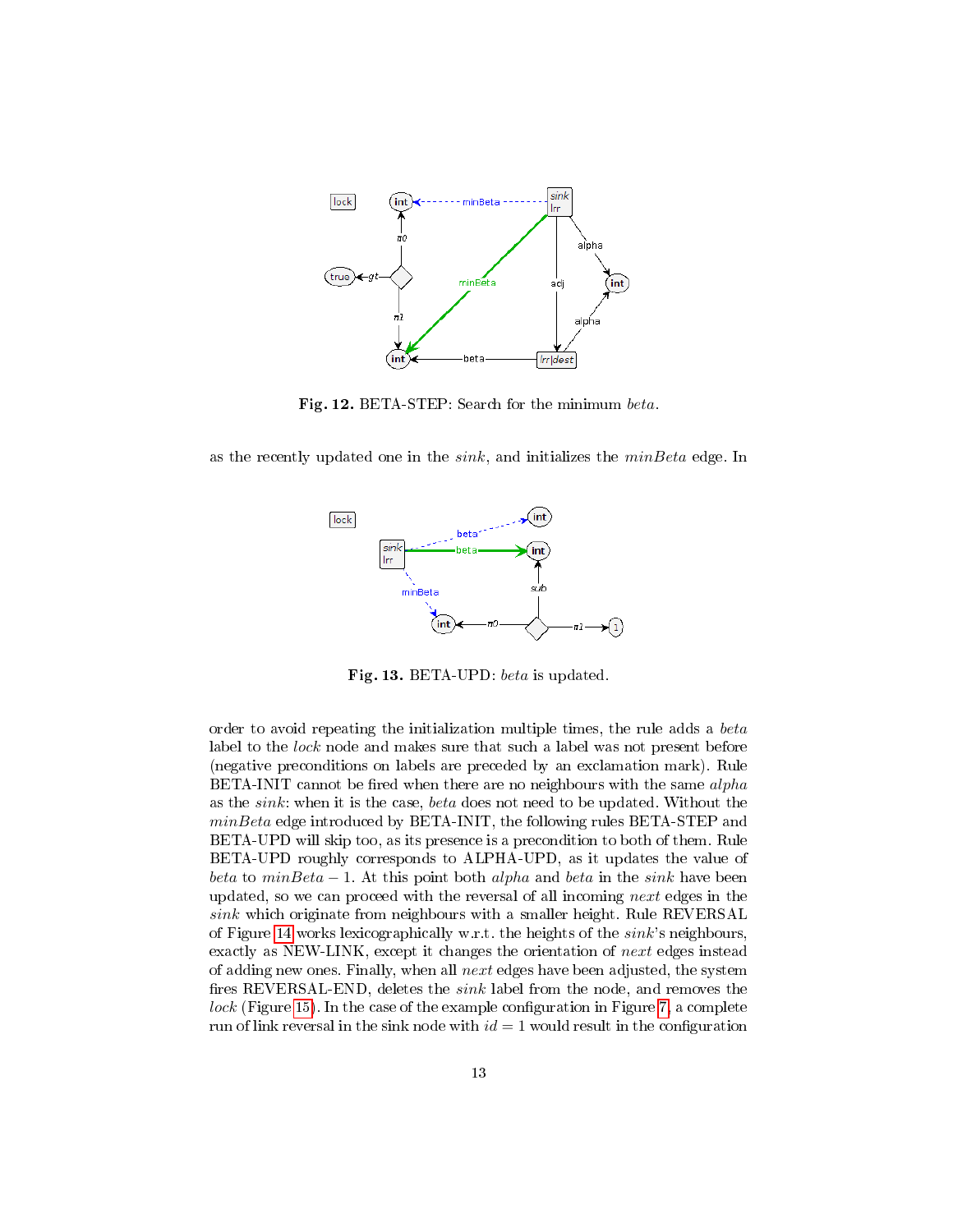

Fig. 14. REVERSAL: Reversal of virtual edges according to the new height.

<span id="page-13-1"></span><span id="page-13-0"></span>

Fig. 15. REVERSAL-END: End of reversal.



<span id="page-13-2"></span>Fig. 16. Example network without sinks.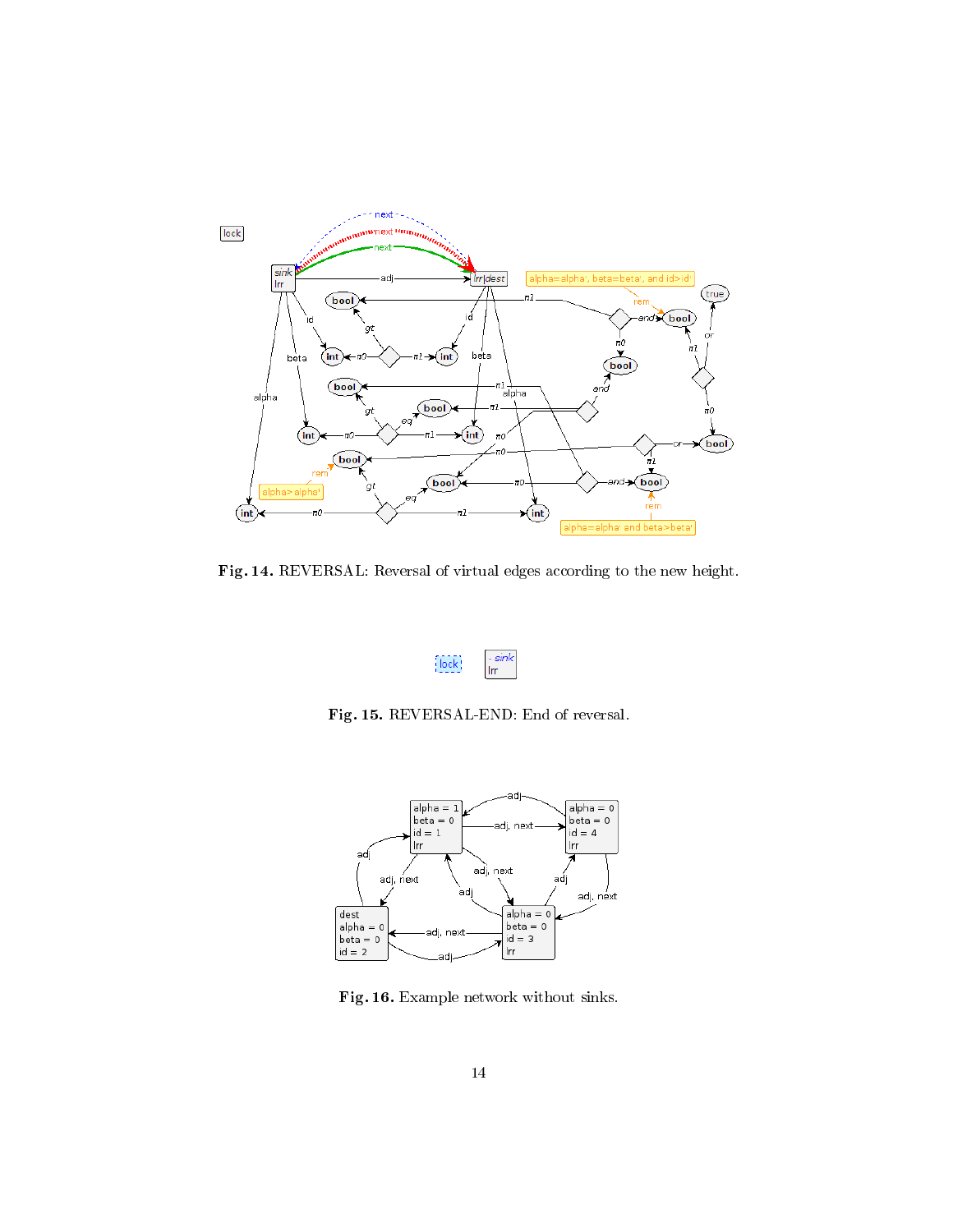of Figure [16.](#page-13-2) Its *alpha* has been updated from 0 to 1, *beta* is still 0 (since there is no neighbour with  $alpha = 1$ , and all of its next edges have been reversed.

#### 4.1 Automated Analysis

Based on our model, we have performed different types of analysis using the GROOVE Model Checker on the height-based model for configurations of fixed size. In particular, we have introduced link deletion rules in order to trigger the link reversal phases. On link deletions that lead to partitioning we have verified the possible non-termination of the algorithm (generation of strictly increasing sequences of  $\alpha$  values).

The introduction of locks for the specification of reversal steps (i.e. updates of heights) is necessary in order to avoid interferences between different updates. Real implementation has to take into consideration this kind of details in order to avoid race conditions during operations like the computation of new  $\alpha$ 's and  $\beta$ 's.

Furthermore, with a preliminary bound on maximal values of  $\alpha$ 's, we have automatically checked the absence of loops (loop-freedom) using CTL properties in which the bad pattern is a cycle of size less or equal than the size of the network. To express these patterns, we need to specify several rules to be used as targets for the exploration, one for each loop size. The logic has no spatial operators, e.g., to express reachability properties on the structure or to express absence of cycles in arbitrary topologies. Nevertheless, we can exploit sub-programs to define this kind of properties (i.e. propositions that express spatial navigation) introducing however a possible overhead in the state-space generation.

For the configuration with four nodes of Figure [2](#page-7-1) and arbitrary link dele-tions, verification generates [1](#page-14-1)972 states and requires about 1 second<sup>1</sup> with an upper bound on  $\alpha$  equal to 10. We considered also the automated generation of arbitrary topologies of fixed size, by introducing a link creation rule which may connect together previously disconnected nodes. With an upper bound on  $\alpha$ equal to 8 and a maximum number of dynamic changes to the topology equal to 8, starting from the same initial configuration with four nodes as before, we obtained 56395 states in about 3 minutes. Both of the considered variants satisfied loop-freedom.

# <span id="page-14-0"></span>5 Conclusion

**Related Work** Specification and verification of routing protocols dates back to seminal work like the semi-automated correctness proof of AODV given in [\[2\]](#page-17-5). More recently, model checking tools (e.g. SPIN [\[8\]](#page-17-9) and Uppaal[\[7\]](#page-17-4)) and constraintbased engines  $[14, 15, 16]$  $[14, 15, 16]$  have been applied to verification of ad hoc and wireless protocols. In these approaches executions of a fixed number of agents are explored with enumerative or symbolic methods [\[8,](#page-17-9)[7\]](#page-17-4), or generating positive/negative constraints on links in a lazy manner  $[14,15,16]$  $[14,15,16]$  $[14,15,16]$ . Parameterized verification

<span id="page-14-1"></span><sup>1</sup> On a common laptop with a 2.53GHz CPU and 4GB of RAM.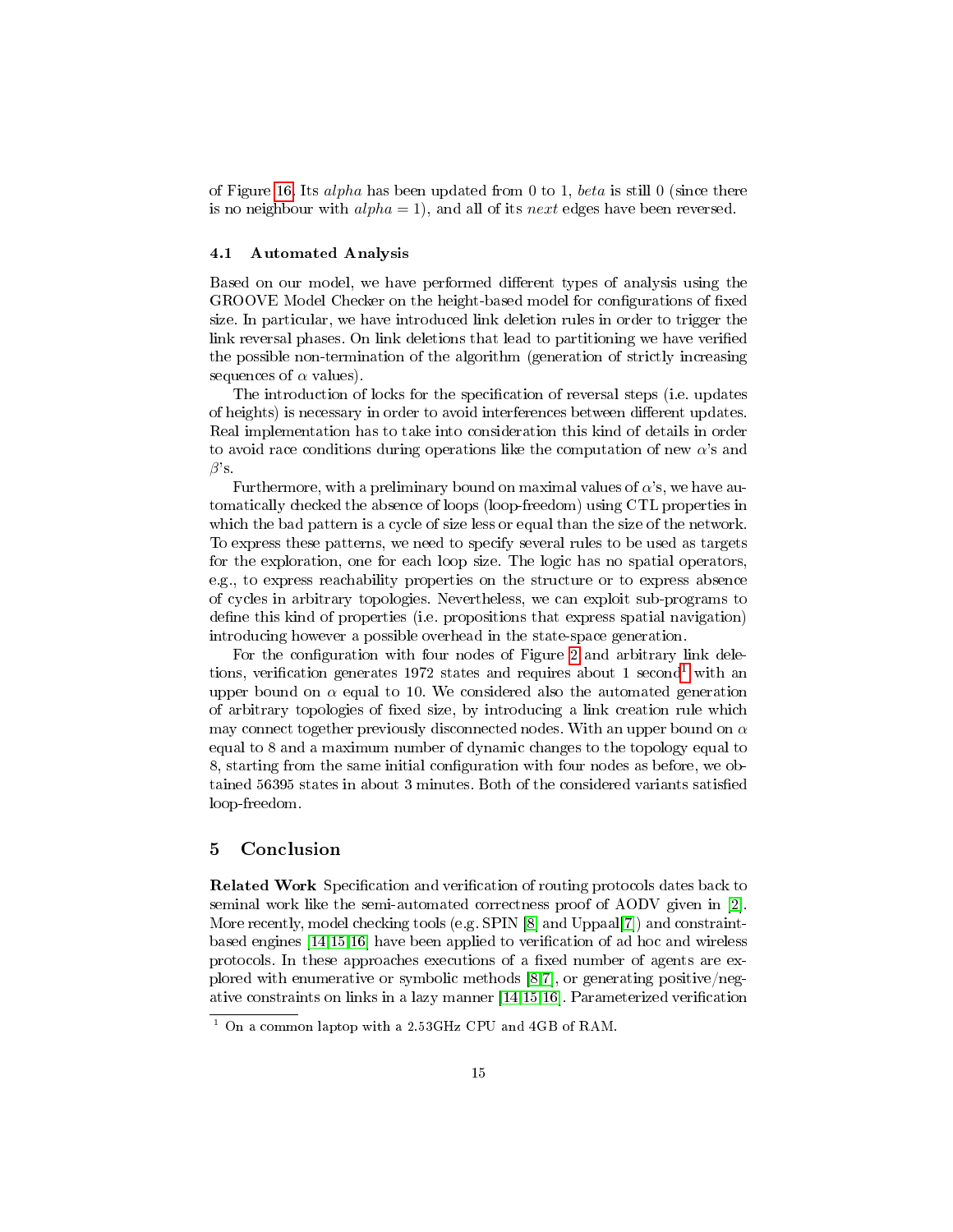of this kind of protocols has been studied from a theoretical point of view in [\[4,](#page-17-6)[5](#page-17-7)[,3\]](#page-17-8), where decidability and complexity frontiers have been given for problems like control state reachability (reachability of a state in which a node has a certain state). The use of graph transformation systems for automated validation of dynamic systems has been proposed in [\[12\]](#page-17-13) using GROOVE, and [\[11\]](#page-17-0) via a symbolic backward exploration working on ideals generated by the graph minor relation. Decidability of reachability problems for Graph Transformation Systems are studied in [\[1\]](#page-17-1).

Usability A comparison of the performance of GROOVE, used as a verication tool for dynamical systems, and SPIN is considered in [\[12\]](#page-17-13) (SPIN 2006) for different case-studies. Since tools like SPIN and UPPAAL are based on consolidated heuristics and optimizations, we believe that performance is not the only measure to consider. In fact, in this section we will focus our attention on the usability of the different languages/tools using Gafni-Bertsekas as guiding example.

As a first observation, we first remark that graph updates are typically defined modulo graph isomorphism. Therefore, GTS provide compact specifications of dynamic systems based on structural modifications like LRR protocols (abstractly LRR can be viewed as a graph operation). Negative conditions and universal quantification further simplify the specification. Indeed, they allow complex combinations of local and global modifications of a pattern in a single rule. The visual language used in GROOVE hides the more operational view of LTS adopted in Promela and UPPAAL which require some knowledge of C-like programming languages.

Furthermore, the specification of initial topologies (graphs) and of reachability patterns using a visual language can facilitate the analysis of a protocol (and the divulgation of the results). Graph productions can also be used to generate parametric initial and target configurations as we discussed in the previous section.

The above presented features are peculiar of GTSs and are less common in other specification languages for distributed systems. Indeed in Promela/SPIN and UPPAAL, it is often necessary to hardcode the network topology using global shared data structures (e.g. an adjacency matrix). This introduces a lower level of details with respect to the pure protocol logic. Similarly, selective (i.e. restricted to neighbours) point-to-point or broadcast communication must be simulated by adding conditions on send and receive operations defined on top of the considered implementation of the network topology. These details are completely abstracted away in GROOVE.

Concerning symmetries at the specification level, Promela/SPIN and Uppaal provide templates for dening parametric processes, e.g., by using arrays of processes or by instantiating templates using spawning operators. However GTS rules with negative conditions and nested universal/existential quantication seem to provide a higher level of abstraction (i.e. exploit locality at the structural level) w.r.t. to standard specification constructs. For instance, to sim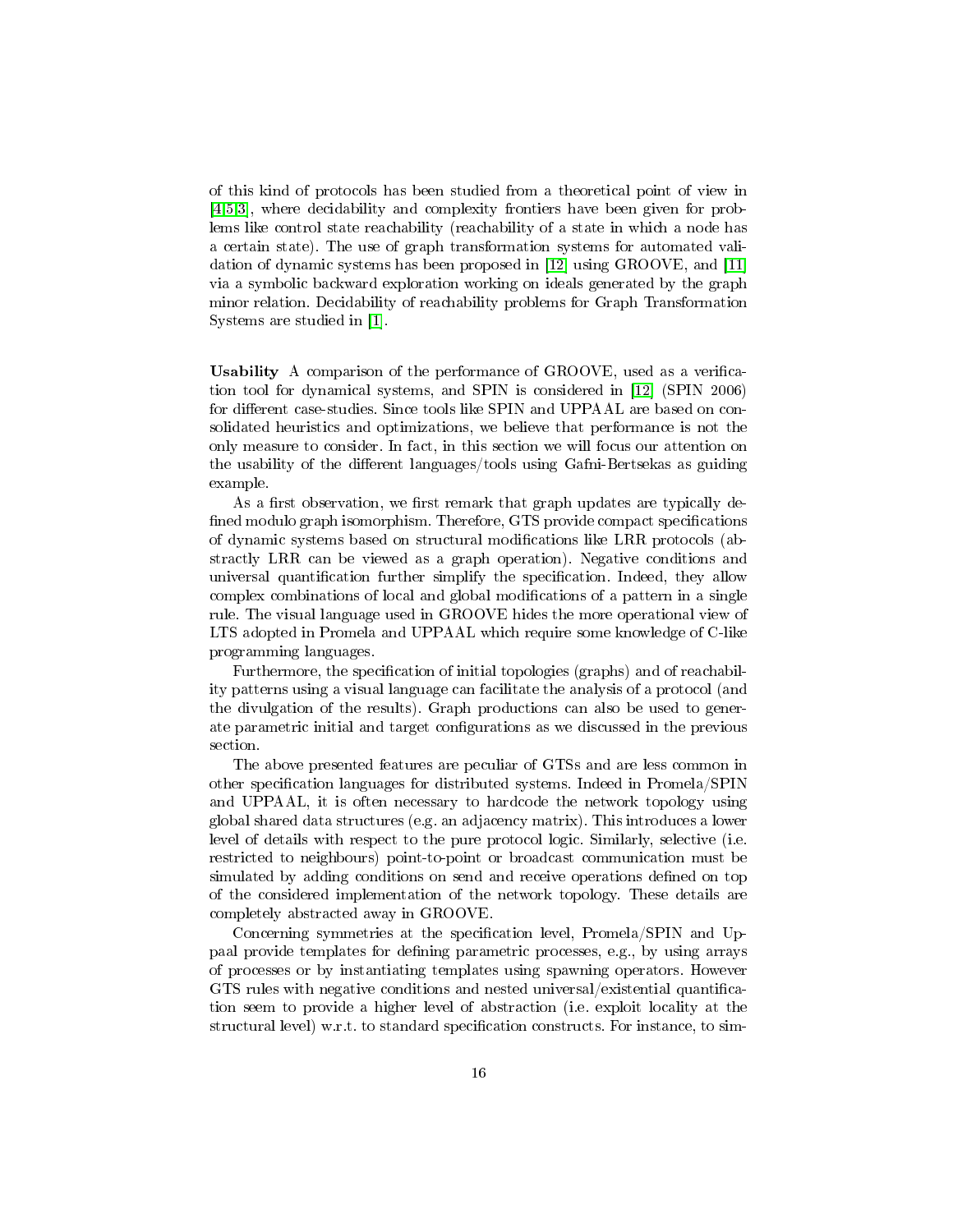ulate universal quantification, it seems necessary to use loops and iterations, introducing however an overhead in the state-space exploration (and the need of moving to a lower level of details).

Search strategies like different types of visits, priorities, and confluence (to enforce sequentiality of blocks of rules) are also provided in other tools (eq. deterministic constructs and committed/urgent locations in UPPAAL). The GUI of the Simulator/Model Checker provided by GROOVE shares similarities with those of UPPAAL or GUI interfaces for SPIN. However SPIN provides built-in strategies to enforce weak fairness conditions.

Symbolic representation of data relation is typical of Promela and UPPAAL specifications which also provide programming constructs like macros, whileloops, conditionals and assignments. As shown in our case-study, the most recent versions of GROOVE provide ways to specify data fields (as node attributes) and relations as well as control programs. Unfortunately, the specification of updates of data fields like those required in state transitions of communication protocols is quite complex in the input language of GROOVE (as shown in the rules for updating  $\alpha$  and  $\beta$ ). This is related to the fact that GROOVE has not been designed for protocol validation but to dene model transformations (e.g. in UML and Java). This feature makes the specification of protocols combining structural and data updates quite difficult to write and read.

Spin the Groove The previous considerations suggest future directions of research for combining the  $SPIN/P$ romela specification style (e.g. for individual process components) inspired to programming languages like C with the level of abstraction provided by GROOVE for specifying configurations and structural update rules (e.g. providing symmetries at the level of specification). The combination of the two paradigms could give the right balance to cover different level of abstractions to reason on distributed protocols. In particular the possibility of decoupling the specification of the structural level from the specification of the individual behaviour of components seems necessary to benefit from the use of visual languages like that used in GROOVE without losing the level of details provided by Promela.

Furthermore, by exploiting the structural dimension of GTS, we believe that a great improvement for the verification task could be that of combining spatioand temporal-specification. To be more specific, for properties involving reachability within a state graph (not in the reachability graph) it would be natural to consider more complex predicates than production rules, e.g., spatial navigation modalities. This kind of properties can be simulated via ad hoc graph productions however at the cost of a possible overhead for state-exploration.

As a final remark, lazy strategies for state-space exploration like those provided in [\[15\]](#page-17-12) (based on constraints on presence/absence of edges) could be an interesting heuristics to improve performance of the model checking engine (orthogonal to SPIN/UPPAAL ones).